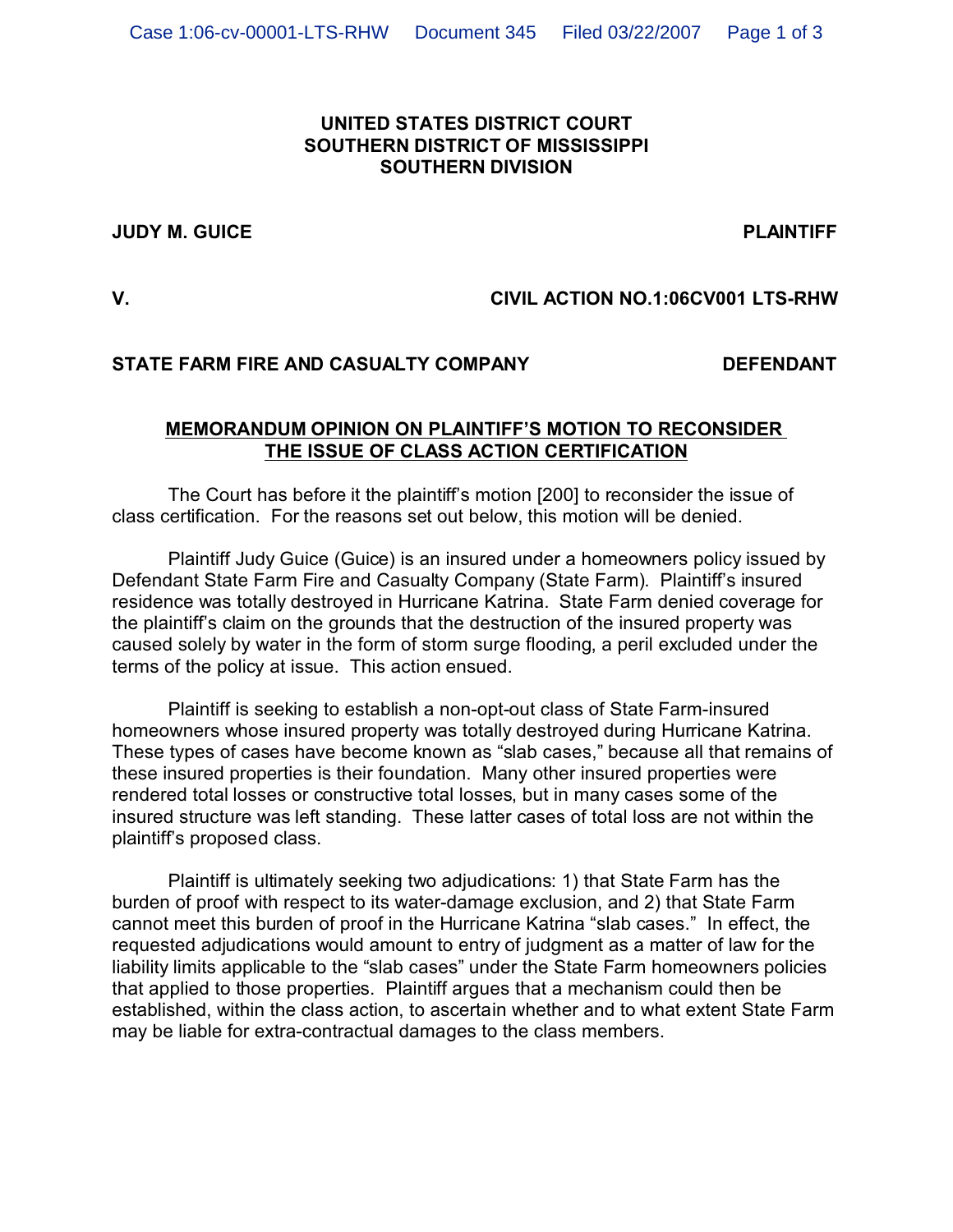The State Farm homeowners policy at issue provides coverage for the accidental direct physical loss of the insured property, subject to certain exclusions, the most important of which is an exclusion for water damage. While the water-damage exclusion applies to damage caused by "flood, surface water, waves, tidal water, tsunami, sieche, overflow of a body of water, or spray from any of these, all whether driven by wind or not," this exclusion has an exception for water damage caused by rain and wind driven water that enters through an opening of the insured property after a breach of the property's roof, walls, or windows.

When the plaintiffs' previous motions [37] [99] for class certification were considered and rejected [103] [104], no case against State Farm related to insurance coverage for hurricane damage had been tried. Three "slab cases" have now been tried to verdict, and I have learned some important lessons from these trials, lessons that are relevant to the merits of this motion: 1) the forces exerted by Hurricane Katrina varied substantially from one location along the Mississippi Gulf Coast to another; 2) the forces exerted against a particular building varied substantially depending on the building's proximity to the shore line; 3) the damage any given building may have sustained varied substantially depending on its age, quality of construction, and even its design (e.g. gable roof compared with hip roof) and orientation to the forces exerted by the storm, particularly the wind; and 4) claims were handled by Defendant in a variety of ways. These lessons confirm the reasoning of my decisions on the plaintiff's previous motions [103] [104] for class certification and inevitably lead me to the conclusion that there are as many differences between the "slab cases" as there are similarities in terms of the evidence available to ascertain the cause of the destruction and damage to these properties. For this reason, I do not believe there is any procedural advantage in creating a class of State Farm "slab cases" that would not be offset by the factors that will ultimately require the individual treatment of these claims.

Mississippi law is clear concerning the allocation of the burden of proof in cases of this type. The plaintiff has the burden of proof to show that the loss is covered by the terms of the policy she is asking the court to enforce. In the case of the State Farm homeowners policies at issue, the plaintiff's burden is to show that she sustained an accidental direct physical loss of the insured property (under Coverage A-Dwellings and Other Buildings) and to show that she sustained an accidental direct physical loss of the insured property from a windstorm (under Coverage B-Contents).

Hurricane Katrina was a catastrophic windstorm. Its destructive forces included strong winds, storm surge flooding, wind-driven debris, water-borne debris, and heavy rains. All of these forces are characteristic of this type of windstorm, but only some of them are within the coverage of State Farm's homeowners insurance policy. The crucial exclusion under the State Farm policy is the water damage exclusion. This exclusion covers damage from storm surge flooding, the incursion of tidal water driven on shore during this windstorm. Because this is a coverage exclusion, State Farm has the burden of proving the extent of the loss caused by this excluded peril. This rule of law concerning the allocation of the burden of proof will apply to all cases brought